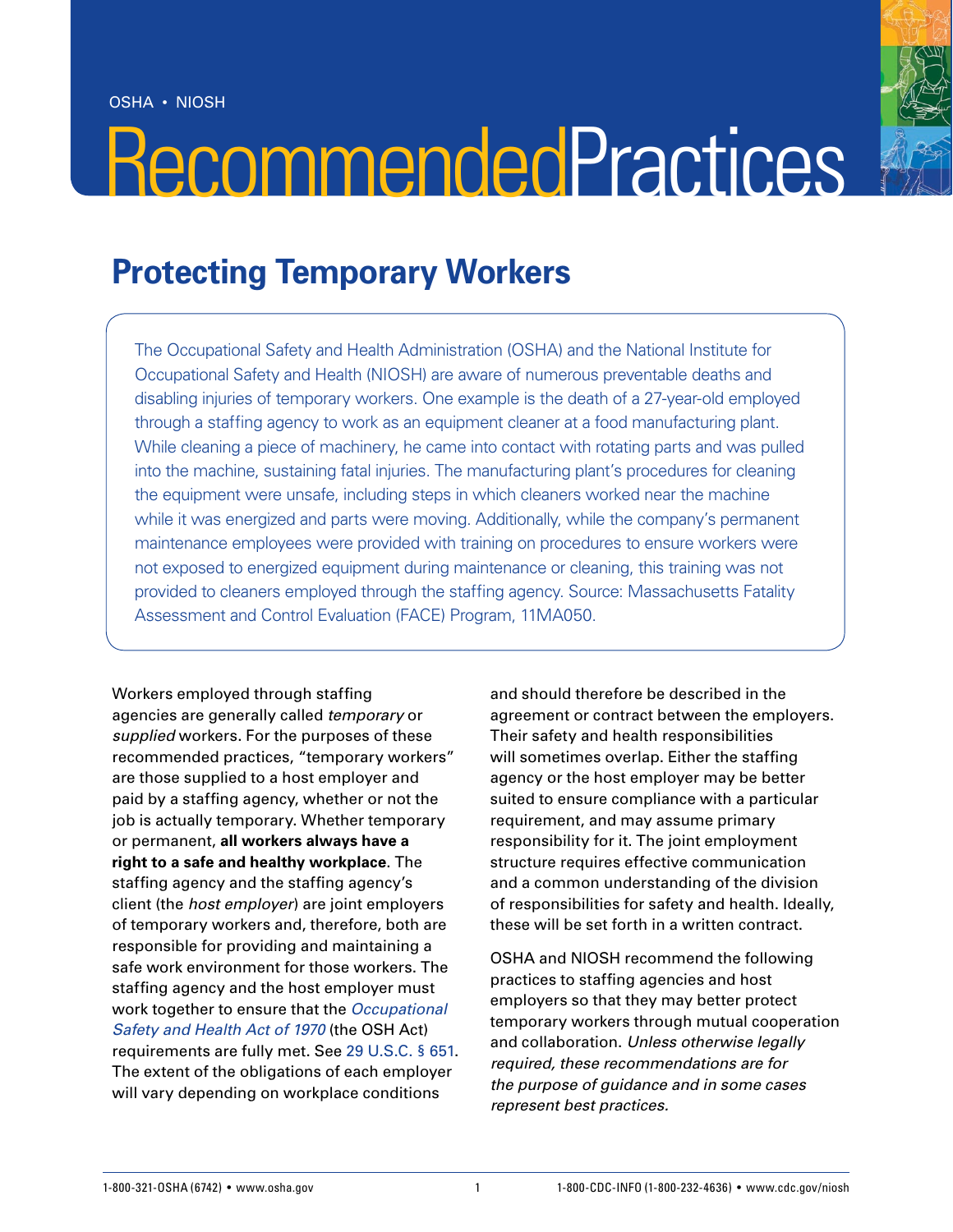} **Evaluate the Host Employer's Worksite.** Prior to accepting a new host employer as a client, or a new project from a current client host employer, the staffing agency and the host employer should jointly review all worksites to which the worker might foreseeably be sent, the task assignments and job hazard analyses in order to identify and eliminate potential safety and health hazards and identify necessary training and protections for each worker. The staffing agency should provide a document to the host employer that specifies each temporary worker's specific training and competencies related to the tasks to be performed.

Staffing agencies need not become experts on specific workplace hazards, but should determine what conditions exist at the worksite, what hazards may be encountered, and how to best ensure protection for the temporary workers. Staffing agencies, particularly those without dedicated safety and health professionals on staff, should consider utilizing a third-party safety and health consultant. For example, staffing agencies may be able to utilize the safety and health consultation services provided by their workers' compensation insurance providers. These consultation services are often offered to policyholders at little to no charge. Employers (staffing agencies and host employers) should inquire with their insurance providers about these services. Small and medium-sized businesses may request assistance from OSHA's free on-site consultation service. On-site consultation services are separate from enforcement and do not result in penalties or citations.

If information becomes available that shows an inadequacy in the host employer's job hazard analyses, such as injury and illness reports, safety and health complaints or OSHA enforcement history, the staffing agency should make efforts to discuss and resolve those issues with the host employer to ensure that existing hazards

are properly assessed and abated to protect the workers. In assessing worksite hazards, host employers typically have the safety and health knowledge and control of worksite operations. However, the staffing agency may itself perform an inspection of the workplace, if feasible, to conduct their own hazard assessment or to ensure implementation of the host employer's safety and health obligations for temporary workers.

- } **Train Agency Staff to Recognize Safety and Health Hazards.** Many staffing agencies do not have dedicated safety and health professionals and, even when they do, these experts cannot be everywhere at once. By teaching agency representatives about basic safety principles and the hazards commonly faced by its temporary workers, the agency will be better equipped to discover hazards and work with the host employer to eliminate or lessen identified workplace hazards before an injury or illness occurs.
- } **Ensure the Employer Meets or Exceeds the Other Employer's Standards.** When feasible, the host employer and staffing agency should exchange and review each other's injury and illness prevention program. Host employers should also request and review the safety training and any certification records of the temporary workers who will be assigned to the job. Host employers in certain industries, for example, will only accept bids from and hire staffing agencies that the host has previously verified as meeting the host employer's safety standards. Similarly, some staffing agencies work only with clients that have robust safety programs.
- } **Assign Occupational Safety and Health Responsibilities and Define the Scope of Work in the Contract.** The extent of the responsibilities the staffing agency and the host employer have will vary depending on the workplace conditions and should be described in their agreement. Either the staffing agency or the host employer may be better suited to ensure compliance with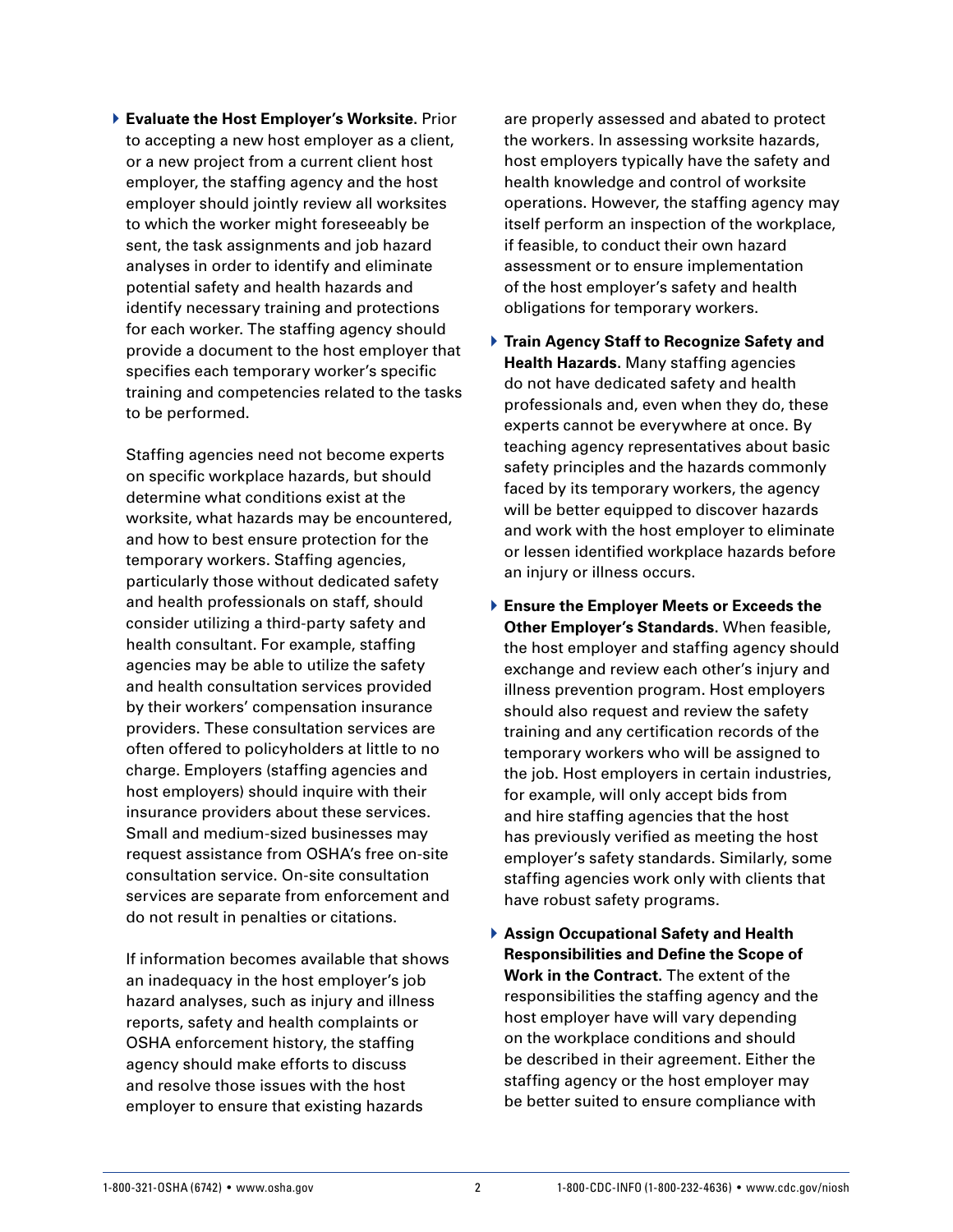a particular requirement, and may assume primary responsibility for it. When feasible, the agency-host contract should clearly state which employer is responsible for specific safety and health duties. The contract should clearly document the responsibilities to encourage proper implementation of all pertinent safety and health protections for workers. This division of responsibilities should be reviewed regularly.

The tasks that the temporary worker is expected to perform, and the safety and health responsibilities of each employer, should be stated in the agency-host contract and should be communicated to the worker before that worker begins work at the job site. For example, should the job tasks require personal protective equipment, the contract should state what equipment will be needed and which employer will supply it. The worker should be informed of these details before beginning the job. Clearly defining the scope of the temporary worker's tasks in the agencyhost contract discourages the host employer from asking the worker to perform tasks that the worker is not qualified or trained to perform or which carry a higher risk of injury. Defining, clarifying, and communicating the employers' and worker's responsibilities protects the workers of both the staffing agency and of the host employer. The contract should specify who is responsible for all such communications with the temporary worker.

**Injury and Illness Tracking. Employer** knowledge of workplace injuries and investigation of these injuries are vital to preventing future injuries from occurring. Information about injuries should flow between the host employer and staffing agency. If a temporary worker is injured and the host employer knows about it, the staffing agency should be informed promptly, so the staffing agency knows about the hazards facing its workers. Equally, if a staffing agency learns of an injury, it should inform the host employer promptly so that future injuries

might be prevented, and the case is recorded appropriately. The parties should therefore also discuss a procedure to share injury and illness information between the employers, ideally specifying that procedure contractually.

*NOTE on Injury and Illness Recordkeeping Requirements:* Both the host employer and staffing agency should track and where possible, investigate the cause of workplace injuries. However, for statistical purposes, OSHA requires that injury and illness records (often called OSHA Injury and Illness Logs) be kept by the employer who is providing dayto-day supervision, i.e., controlling the means and manner of the temporary employees' work (the host employer, generally). See [29 CFR 1904.31\(b\)\(2\)](http://www.osha.gov/pls/oshaweb/owadisp.show_document?p_table=STANDARDS&p_id=12775). The agency-host contract should therefore identify the supervising employer and state that this employer is responsible for maintaining the temporary workers' injury and illness records. Employers cannot discharge or contract away responsibilities that pertain to them under law. Further, the contract should specify which employer will make the records available upon request of an employee or an employee representative.

The supervising employer is required to set up a method for employees to report work-related injuries and illnesses promptly and must inform each employee how to report work-related injuries and illnesses. However, both the staffing agency and the host employer should inform the temporary employee on this process and how to report a work-related injury or illness. See [29 CFR](http://www.osha.gov/pls/oshaweb/owadisp.show_document?p_table=STANDARDS&p_id=12779)  [1904.35\(b\)](http://www.osha.gov/pls/oshaweb/owadisp.show_document?p_table=STANDARDS&p_id=12779).

No policies or programs should be in place that discourage the reporting of injuries, illnesses or hazards. The OSH Act prohibits employers from retaliating against a worker for reporting an injury or illness, including for filing a workers' compensation claim for a work-related condition.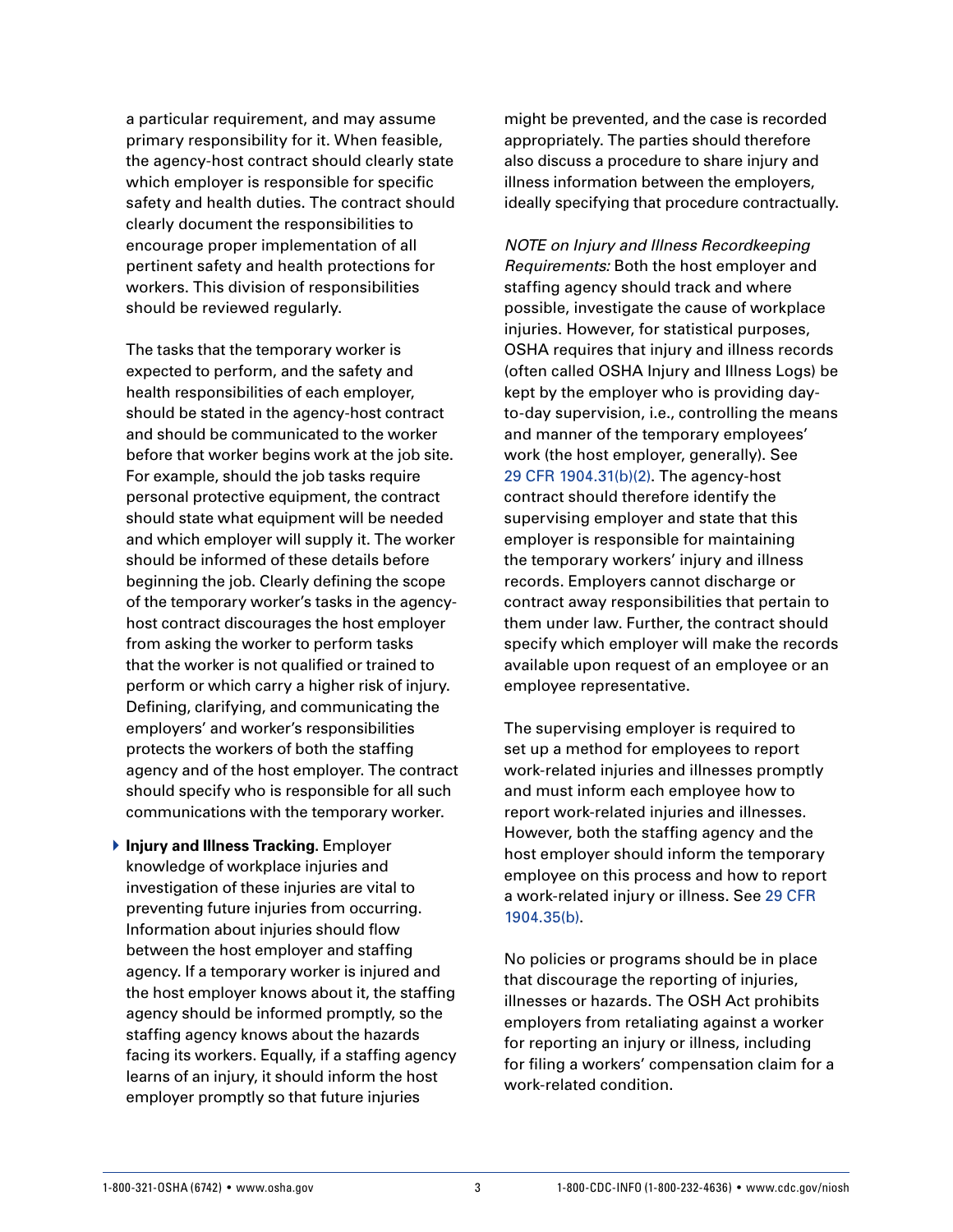} **Conduct Safety and Health Training and New Project Orientation.** OSHA standards require site- and task-specific safety and health training. The training must be in a language the workers understand. Training helps to protect the workers of both the staffing agency and the host employer.

The training of temporary workers is a responsibility that is shared between the staffing agency and the host employer. Staffing agencies should provide general safety and health training applicable to different occupational settings, and host employers provide specific training tailored to the particular hazards at their workplaces. The host employer and the staffing agency should each provide — separately or jointly — safety and health orientations for all temporary workers on new projects or newly-placed on existing projects. The orientation should include information on general workerprotection rights and workplace safety and health. At least one of the joint employers, generally the host employer, must provide worksite-specific training and protective equipment to temporary workers, and identify and communicate worksite-specific hazards. The temporary workers' tasks, as defined by the agency-host contract, should also be clearly communicated to the workers and reviewed with the host employer's supervisor(s). **Host employers should provide temporary workers with safety training that is identical or equivalent to that provided to the host employers' own employees performing the same or similar work.** Host employers should inform staffing agencies when such site-specific training for temporary workers has been completed. Informing workers and supervisors of their respective responsibilities agreed upon by the joint employers protects the workers of both the staffing agency and the host employer.

- **First Aid, Medical Treatment, and Emergencies.** Procedures should be in place for both reporting and obtaining treatment for on-the-job injuries and illnesses. Temporary employees should be provided with information on how to report an injury and obtain treatment on every job assignment. Host employers should train temporary employees on emergency procedures including exit routes.
- } **Injury and Illness Prevention Program.** It is recommended that staffing agencies and host employers each have a safety and health program to reduce the number and severity of workplace injuries and illnesses and ensure that their temporary workers understand it and participate in it. The employers' safety programs should be communicated at the start of each new project, whenever new temporary workers are brought onto an existing project, or whenever new hazards are introduced into the workplace.

*NOTE:* Employers are required to have hazard-specific programs when workers are exposed to certain hazards. Such programs include bloodborne pathogens, hearing conservation, hazard communication, respiratory protection, and control of hazardous energy (lock-out/tag-out).

Contractors and employers who do construction work must comply with standards in 29 CFR 1926, Subpart C, General Safety and Health Provisions. These include the responsibilities for each contractor/employer to initiate and maintain accident prevention programs, provide for a competent person to conduct frequent and regular inspections, and instruct each employee to recognize and avoid unsafe conditions and know what regulations are applicable to the work environment.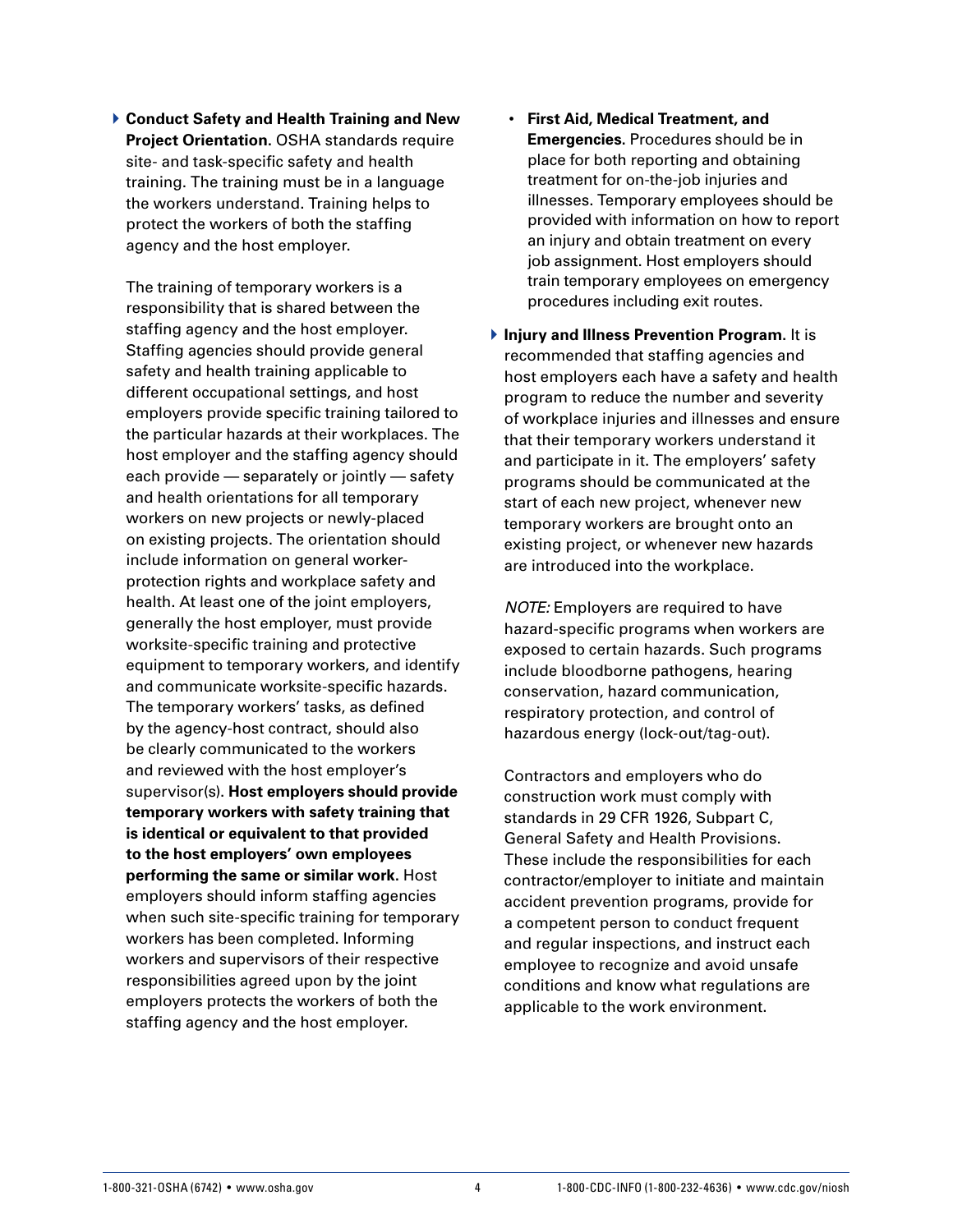- **Injury and Illness Prevention Program Assessments.** The employers should identify and track performance measures key to evaluating the program's effectiveness. For both staffing agencies and host employers, a quality program will stipulate how there will be ongoing assessments to evaluate the consistency, timeliness, quality and adequacy of the program. Leading indicators, such as training and number of hazards identified and corrected, should be included in the assessments. Generally speaking, these assessments should take place at least on an annual basis with a competent internal team or a combined internal and external team. The value of these assessments is the resulting prioritized recommendations for program improvement.
- **Incidents, Injury and Illness Investigation.**  In addition to reporting responsibilities, employers should conduct thorough investigations of injuries and illnesses, including incidents of close-calls, in order to determine what the root causes were, what immediate corrective actions are necessary, and what opportunities exist to improve the injury and illness prevention programs. It is critical that both the staffing agency and host employer are engaged in partnership when conducting these investigations.
- } **Maintain Contact with Workers.** The staffing agency should establish methods to maintain contact with temporary workers. This can be as simple as the agency representatives touching base with the workers throughout the temporary assignment, such as when the representatives are at the site to meet with the host employer or to drop off paychecks, or by phone or email. The staffing agency has the duty to inquire and, to the extent feasible, verify that the host has fulfilled its responsibilities for a safe workplace.

The staffing agency should have a written procedure for workers to report any hazards and instances when a worker's tasks are altered by the host employer from those previously agreed upon. The staffing agency and host employer should inform workers how to report hazards and/or changes to job tasks. For example, some staffing agencies have a hotline for their workers to call to report problems at the host employer's worksite. The staffing agency distributes this phone number during the orientation.

The staffing agency should follow up on a worker's safety and health concerns and any complaints with the host employer, as well as investigate any injuries, illnesses and incidents of close calls.

## **How Can OSHA Help?**

OSHA has a great deal of information to assist employers in complying with their responsibilities under the law. Information on OSHA requirements and additional health and safety information is available on the OSHA website [\(www.osha.gov](http://www.OSHA.gov)). Further information on protecting temporary workers is available at the [OSHA Temporary Worker webpage](http://www.osha.gov/temp_workers/index.html) ([www.](http://www.osha.gov/temp_workers) [osha.gov/temp\\_workers\)](http://www.osha.gov/temp_workers).

Workers have [a right to a safe workplace](http://www.osha.gov/workers.html) [\(www.osha.gov/workers.html#2](http://www.osha.gov/workers.html#2)). For other valuable worker protection information, such as Workers' Rights, Employer Responsibilities and other services OSHA offers, visit [OSHA's](https://www.osha.gov/workers.html)  [Workers' page.](https://www.osha.gov/workers.html)

The OSH Act prohibits employers from retaliating against their employees for exercising their rights under the OSH Act. These rights include raising a workplace health and safety concern with the employer, reporting an injury or illness, filing an OSHA complaint, and participating in an inspection or talking to an inspector. If workers have been retaliated